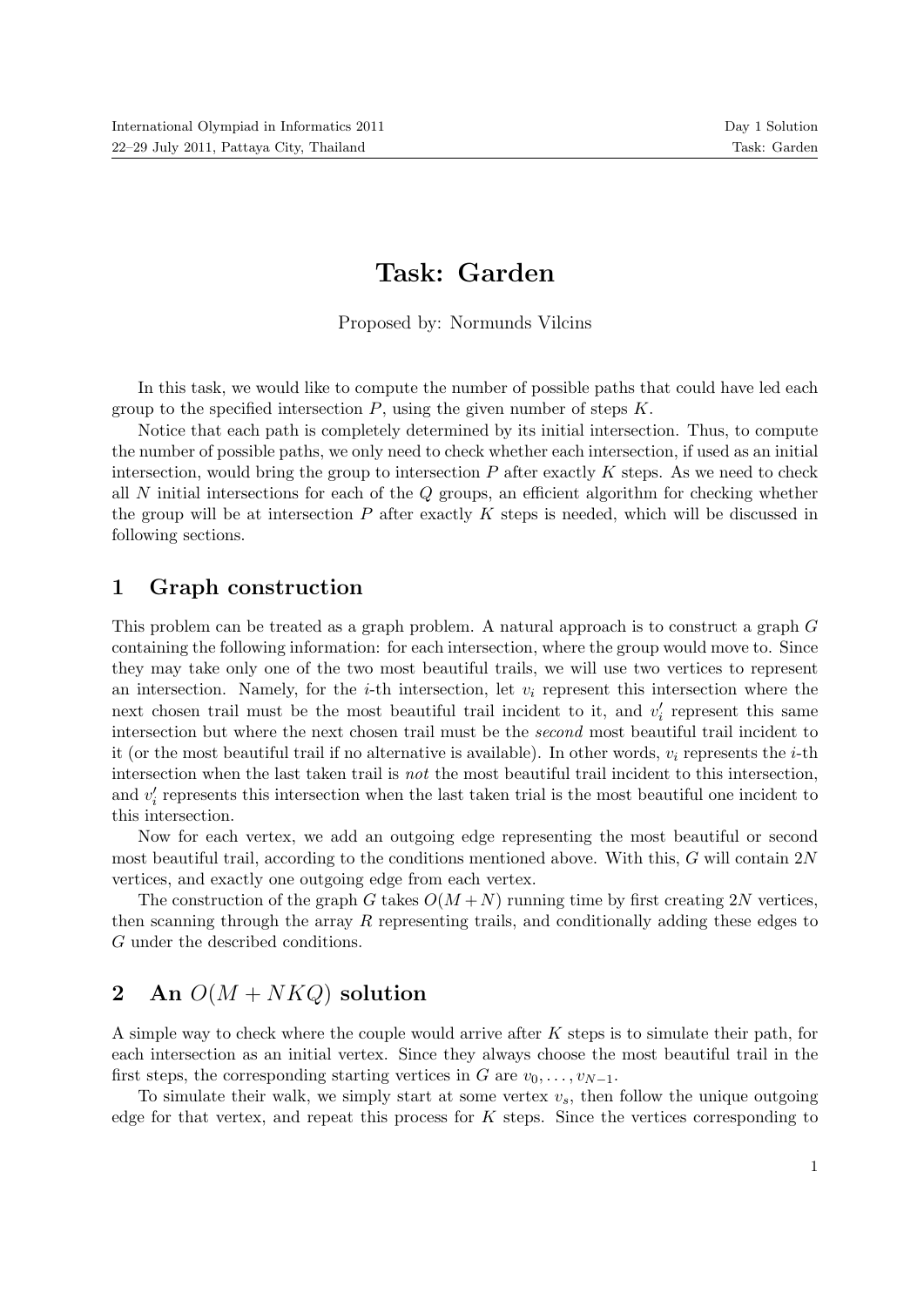| International Olympiad in Informatics 2011 | Day 1 Solution |
|--------------------------------------------|----------------|
| 22–29 July 2011, Pattaya City, Thailand    | Task: Garden   |

intersection  $P$  are  $v_P$  and  $v_P'$ , then this path ends at this intersection if and only if after  $K$  steps, we stop at one of these vertices. That is, to find the number of possible paths, we simulate their walk for all possible initial vertices  $v_i$ , and count the number of starting vertices that end at  $v_f$ or  $v'_P$  after K steps.

Clearly, this process takes  $O(K)$  total running time for each starting vertex. Since there are N possible starting vertices and Q questions, this algorithm takes  $O(M + NKQ)$  running time, including graph construction. This running time is sufficient to fully solve subtask 1.

### 3 An  $O(M + NQ \log K)$  solution

As K becomes large in subtask 2, we need a better way to simulate the algorithm mentioned in the previous section. Notice that the edges in G represents 1-step traveling. To simulate faster, we will use the permutation-composition approach.

We first precompute the result of  $2^k$ -step traveling from each vertex in G, where  $k = 0, 1, 2, \ldots$ using a technique similar to successive squaring. Let  $T_{v,2^k}$  represents the vertex we arrive at after traveling from v for  $2^k$  steps. Then for  $k = 0, 1, 2, \ldots$ , we can compute  $T_{v,2^k}$  easily: If  $k = 0$ , then the destination is specified in G; otherwise, we compose the two paths of length  $2^{k-1}$  using the formula  $T_{v,2^k} = T_{T_{v,2^{k-1}},2^{k-1}}$ . In other words, traveling  $2^k$  steps from v is the same as traveling  $2^{k-1}$  steps from v, then from that vertex, continue for  $2^{k-1}$  more steps.

Then, notice that for each value of  $K$ , we can decompose this number into sum of distinct, non-negative powers of two. Suppose that  $K = 2^{k_1} + 2^{k_2} + \cdots + 2^{k_l}$  where  $k_1 < k_2 < \cdots <$  $k_l$  for some positive integer l. Then the result of traveling k steps from v can be found by simply composing travelings of  $2^{k_1}, 2^{k_2}, \cdots, 2^{k_l}$  that we have precomputed. Using this technique, therefore, we can compute the destination for each starting intersection in  $O(\log K)$  running time. Note that since  $K < 2^{30}$ , we only need to compute  $T_{v,2^k}$  for  $k = 0, 1, 2, \ldots, 29$ .

This algorithm takes  $O(N \log K)$  extra running time to compute the values of  $T_{v,2^k}$ , as each of them can be computed in constant time. Then, we can find the destination of each path in  $O(\log K)$ . Thus, the total running time is  $O(M + NQ \log K)$ , which is sufficient to fully solve subtask 2.

## 4 An  $O(M + NQ)$  solution

Let us consider a more general question of determining whether a path starting at vertex s with length  $K$  ends at vertex  $t$ . Recall that each vertex in  $G$  has exactly one outgoing edge. So, from any initial vertex, by simply following these edges, we will eventually enter a cycle. Thus, if we start at s, exactly one of the following conditions are met:

- We never reach  $t$ .
- We reach t just once exactly after some number of steps  $F$ . In this case, t is reachable, but is not on any cycle.
- We reach t for the first time after some number of steps  $F$ , and enter it every  $C$  steps. In this case,  $t$  is reachable, and is on a cycle of size  $C$ .